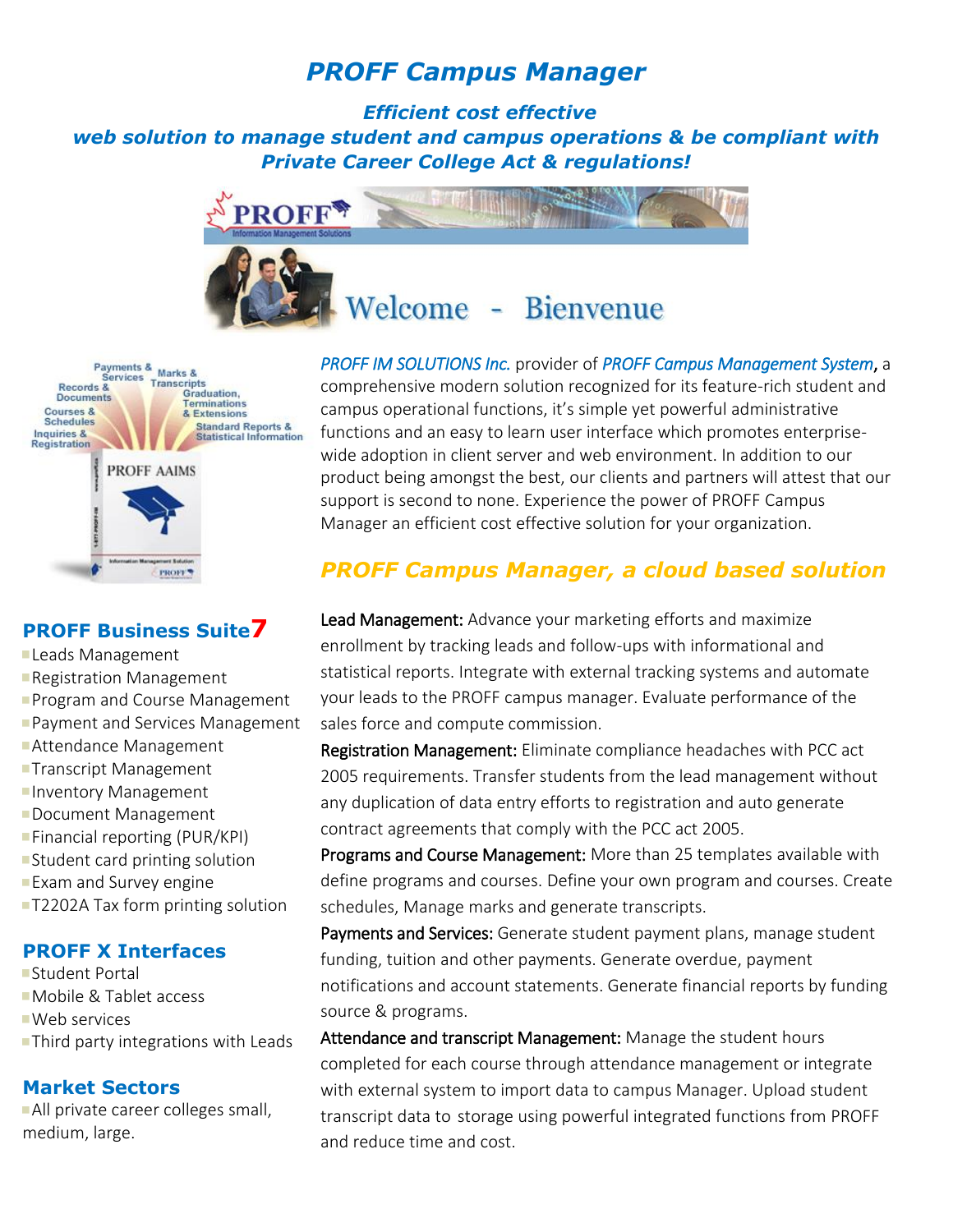# *Experience the Power of PROFF!*



# **Professional Services**

**WEB services for Campus &** Student management operations. **Smartphone, tablet, i-pad access to** student portal and web services

T2202 Tax forms creation, Prepaid unearned revenue & KPI reporting

- $\blacksquare$  Transcript uploads to storage
- Integration with Lead Management
- **Student card printing solution**
- **Special customization**

Data conversion from other systems and 24X7 Support

# **Configuration**

*Application Interface:* Business Suite Web version Business Suite Client server version Business Suite Web Services

# **Data Base Support**

ORACLE 9i, 10, 11g MS SQL Server 2005, 2008, 2012 INFORMIX, Sybase SQL Server SQL Any Where / MYSQL

## **Windows OS**

WIN 7,8,10, Windows Server 2008R2, 2013 **PROFF IM Solutions Inc. Suite 902, 275 Slater St. Ottawa, [Tel: 613 234 5639,](mailto:Tel:%20613%20234%205639) proff@proff.ca** Inventory Management: Avoid the cash flow headaches of overstocking books & the panic when books are not available to the students at the start of the course by using effective and efficient inventory management system from PROFF. Save time and cost with fully integrated PO and invoice management system.

Document Management: Avoid litigation action by maintaining electronic document of all forms using PROFF document management system. Scan and save paper documents electronically. Save student e-mail correspondence directly from MS Outlook to student profile.

Financial Reporting: A multitude of new management and statistical reports for campus management. Generate PUR & revenue reports for audits and ministerial reporting. Export AR and other financial data to your accounting system with integrated solutions.

Student Card Printing Solution: Generate a student card with a barcode. Apply the barcoded student card to validate student access to class rooms and Monitor attendance and other security functions.

T2202A Tax form printing solution: Generate T2202 Tax forms or allow PROFF web service access to students where students can generate their own t2202A tax forms. Avoid complicated, time consuming and costly T2202A forms preparation with efficient cost saving solution from PROFF.

#### **PROFF Campus Manager Business Solutions** Student **Campus** Manager Exam **Survay** Engine **Books Inventory** Manger **StudentCard** Print **Solution PROFF Campus Manager Business Architecture Client** Server **Solution WEB** Server **Solution** WEB/Mobil Services PROFF Professional **Services** PROFF-X interfaces

*We make the difference! Since 1997 PROFF has provided various IM solutions and services to the government, crown corporations and private sectors. With latest state-of-art techniques, PROFF provides unique cost effective solutions and services to manage Students & Campus operations.*